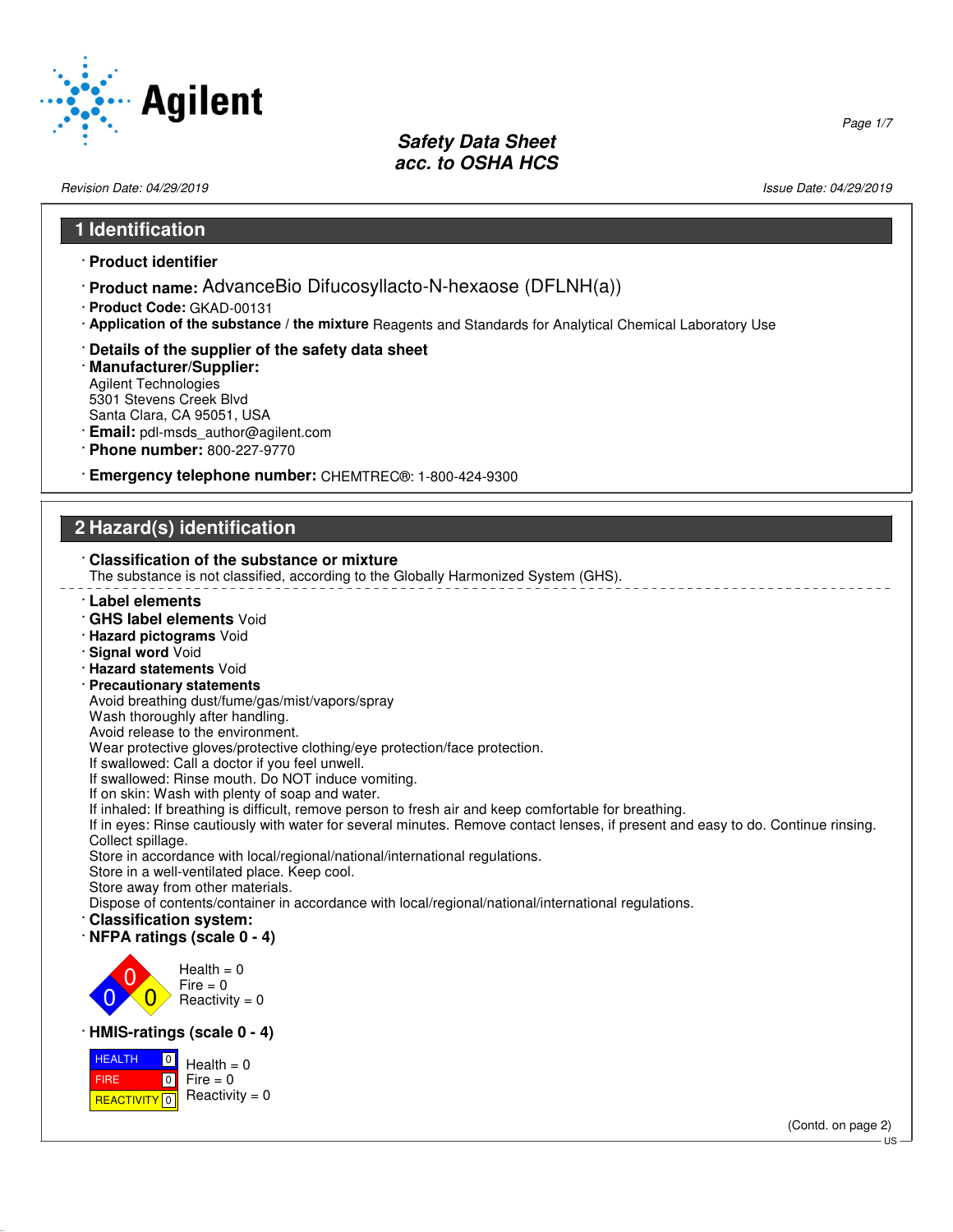Revision Date: 04/29/2019 Issue Date: 04/29/2019

#### **Product name:** AdvanceBio Difucosyllacto-N-hexaose (DFLNH(a))

(Contd. of page 1)

#### · **Other hazards**

- · **Results of PBT and vPvB assessment**
- · **PBT:** Not applicable.
- · **vPvB:** Not applicable.

#### **3 Composition/information on ingredients**

- · **Chemical characterization: Substances**
- · **CAS No. Description**

Glycans

#### **4 First-aid measures**

- · **Description of first aid measures**
- · **General information:** No special measures required.
- · **After inhalation:** Supply fresh air; consult doctor in case of complaints.
- · **After skin contact:** Generally the product does not irritate the skin.
- · **After eye contact:** Rinse opened eye for several minutes under running water.
- · **After swallowing:** If symptoms persist consult doctor.
- · **Information for doctor:**
- · **Most important symptoms and effects, both acute and delayed** No further relevant information available.
- · **Indication of any immediate medical attention and special treatment needed** No further relevant information available.

#### **5 Fire-fighting measures**

- · **Extinguishing media**
- · **Suitable extinguishing agents:** Use fire fighting measures that suit the environment.
- · **Special hazards arising from the substance or mixture** No further relevant information available.
- · **Advice for firefighters**
- · **Protective equipment:** No special measures required.

#### **6 Accidental release measures**

· **Personal precautions, protective equipment and emergency procedures**

Wear protective gloves / eye protection / face protection.

- · **Environmental precautions:** Do not allow to enter sewers/ surface or ground water.
- · **Methods and material for containment and cleaning up:** Pick up mechanically.
- · **Reference to other sections**

See Section 7 for information on safe handling.

See Section 8 for information on personal protection equipment.

See Section 13 for disposal information.

#### · **Protective Action Criteria for Chemicals**

#### · **PAC-1:**

Substance is not listed.

#### · **PAC-2:**

Substance is not listed.

(Contd. on page 3) US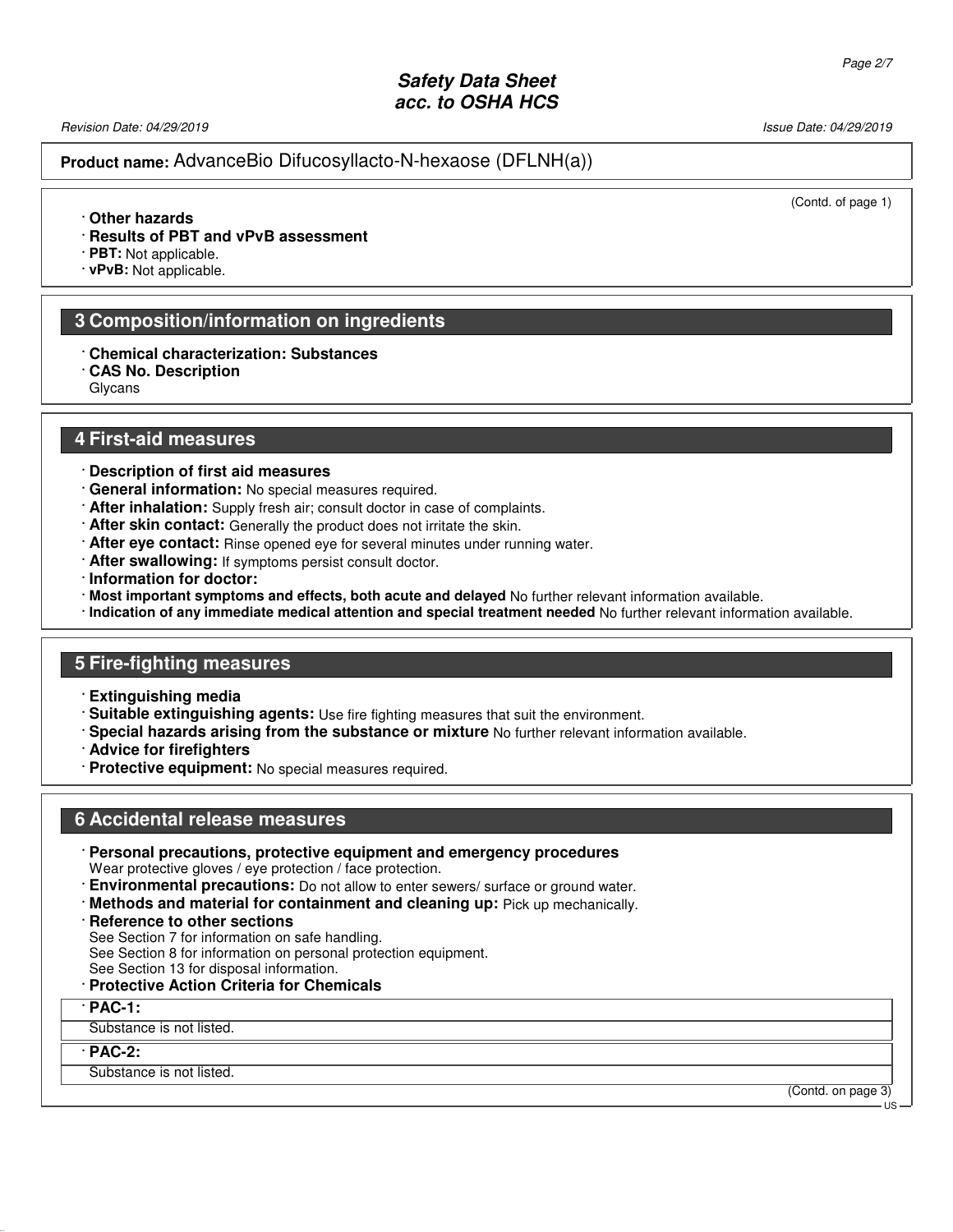Revision Date: 04/29/2019 **Issue Date: 04/29/2019** Issue Date: 04/29/2019

**Product name:** AdvanceBio Difucosyllacto-N-hexaose (DFLNH(a))

(Contd. of page 2)

· **PAC-3:**

Substance is not listed.

### **7 Handling and storage**

- · **Handling:**
- · **Precautions for safe handling** Wear protective gloves / eye protection / face protection.
- · **Information about protection against explosions and fires:** No special measures required.
- · **Conditions for safe storage, including any incompatibilities**
- · **Storage:**
- · **Requirements to be met by storerooms and receptacles:** No special requirements.
- · **Information about storage in one common storage facility:** Not required.
- · **Further information about storage conditions:** None.
- · **Specific end use(s)** No further relevant information available.

### **8 Exposure controls/personal protection**

- · **Additional information about design of technical systems:** No further data; see item 7.
- · **Control parameters**
- · **Components with limit values that require monitoring at the workplace:**

The following constituent is the only constituent of the product which has a PEL, TLV or other recommended exposure limit. The following constituents are the only constituents of the product which have a PEL, TLV or other recommended exposure limit. At this time, the remaining constituent has no known exposure limits.

- At this time, the other constituents have no known exposure limits.
- · **Additional information:** The lists that were valid during the creation were used as basis.
- · **Exposure controls**
- · **Personal protective equipment:**
- · **General protective and hygienic measures:** The usual precautionary measures for handling chemicals should be followed.
- · **Breathing equipment:** Not required.
- · **Protection of hands:** The glove material has to be impermeable and resistant to the product/ the substance/ the preparation. Selection of the glove material on consideration of the penetration times, rates of diffusion and the degradation
- · **Material of gloves**

The selection of the suitable gloves does not only depend on the material, but also on further marks of quality and varies from manufacturer to manufacturer.

**Penetration time of glove material** The exact break through time has to be found out by the manufacturer of the protective gloves and has to be observed. · **Eye protection:** Wear eye protection / face protection.

| 9 Physical and chemical properties     |                                                       |                    |  |
|----------------------------------------|-------------------------------------------------------|--------------------|--|
| · General Information<br>· Appearance: | Information on basic physical and chemical properties |                    |  |
| Form:                                  | Powder                                                |                    |  |
| Color:                                 | Beige                                                 |                    |  |
| · Odor:                                | Characteristic                                        |                    |  |
|                                        |                                                       | (Contd. on page 4) |  |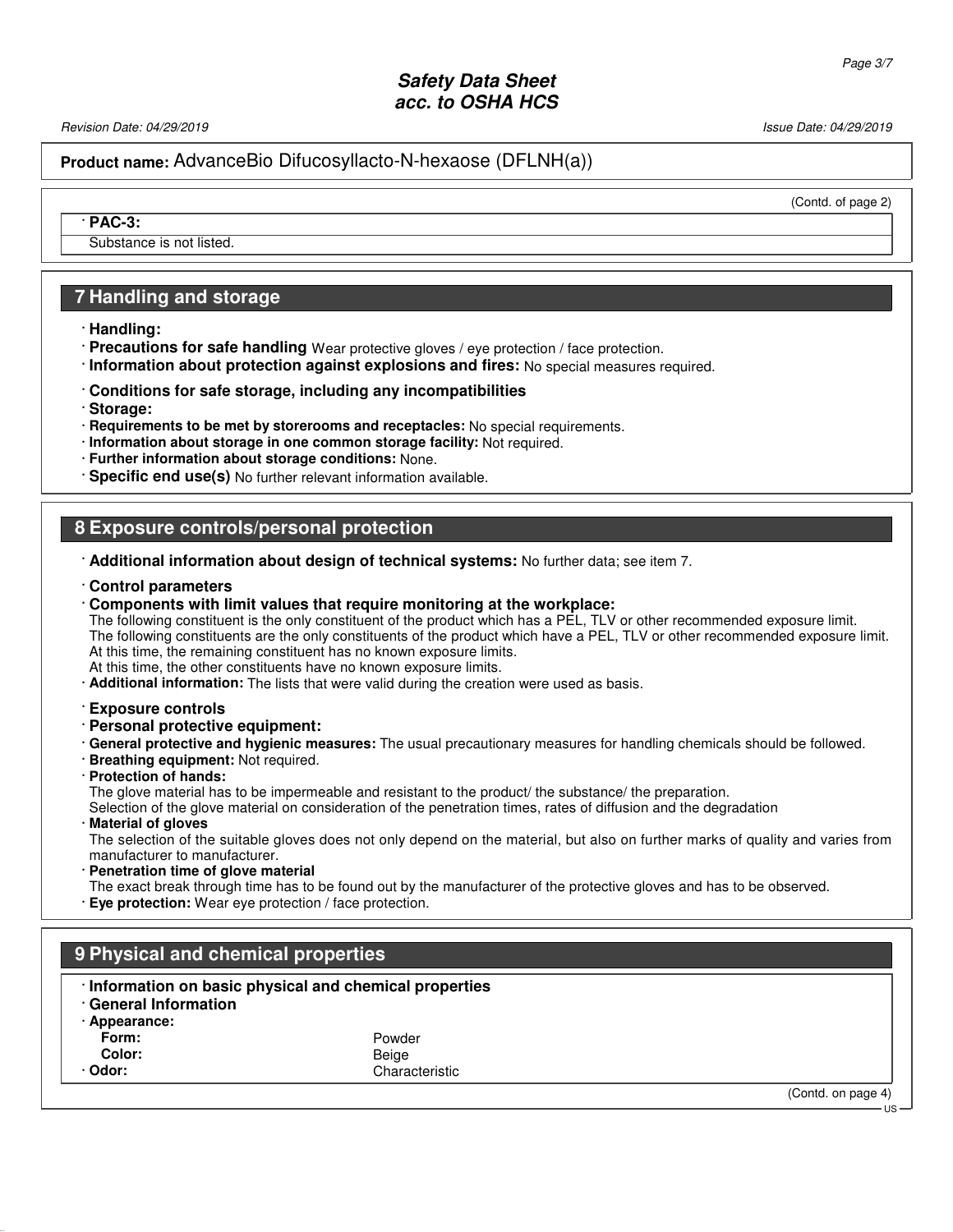Revision Date: 04/29/2019 **Issue Date: 04/29/2019** Issue Date: 04/29/2019

# **Product name:** AdvanceBio Difucosyllacto-N-hexaose (DFLNH(a))

|                                                            | (Contd. of page 3)                            |  |
|------------------------------------------------------------|-----------------------------------------------|--|
| Odor threshold:                                            | Not determined.                               |  |
| pH-value:                                                  | Not applicable.                               |  |
| <b>Change in condition</b>                                 |                                               |  |
| <b>Melting point/Melting range:</b>                        | Undetermined.                                 |  |
| <b>Boiling point/Boiling range:</b>                        | Undetermined.                                 |  |
| · Flash point:                                             | Not applicable.                               |  |
| · Flammability (solid, gaseous):                           | Product is not flammable.                     |  |
| <b>Decomposition temperature:</b>                          | Not determined.                               |  |
| · Auto igniting:                                           | Not determined.                               |  |
| Danger of explosion:                                       | Product does not present an explosion hazard. |  |
| <b>Explosion limits:</b>                                   |                                               |  |
| Lower:                                                     | Not determined.                               |  |
| Upper:                                                     | Not determined.                               |  |
| Vapor pressure:                                            | Not applicable.                               |  |
| Density:                                                   | Not determined.                               |  |
| <b>Relative density</b>                                    | Not determined.                               |  |
| · Vapor density                                            | Not applicable.                               |  |
| · Evaporation rate                                         | Not applicable.                               |  |
| Solubility in / Miscibility with                           |                                               |  |
| Water:                                                     | Soluble.                                      |  |
| · Partition coefficient (n-octanol/water): Not determined. |                                               |  |
| Viscosity:                                                 |                                               |  |
| Dynamic:                                                   | Not applicable.                               |  |
| Kinematic:                                                 | Not applicable.                               |  |
| <b>VOC content:</b>                                        | 0.00%                                         |  |
| Solids content:                                            | 100.0 $%$                                     |  |
| <b>Other information</b>                                   | No further relevant information available.    |  |

# **10 Stability and reactivity**

· **Reactivity** No further relevant information available.

· **Chemical stability**

· **Thermal decomposition / conditions to be avoided:** No decomposition if used according to specifications.

- · **Possibility of hazardous reactions** No dangerous reactions known.
- · **Conditions to avoid** No further relevant information available.
- · **Incompatible materials:** No further relevant information available.
- · **Hazardous decomposition products:** No dangerous decomposition products known.

(Contd. on page 5)

 $\overline{1}$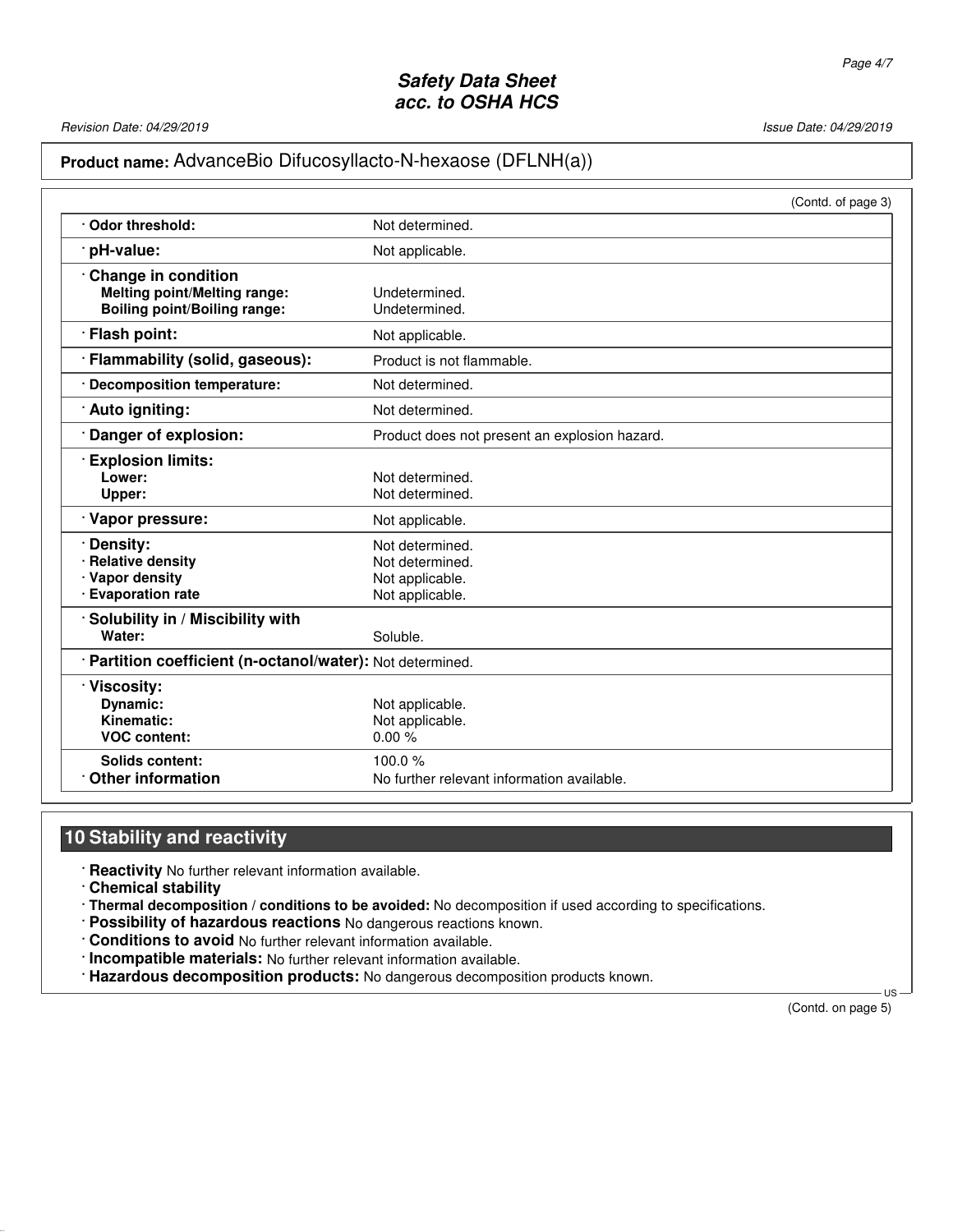Revision Date: 04/29/2019 Issue Date: 04/29/2019

### **Product name:** AdvanceBio Difucosyllacto-N-hexaose (DFLNH(a))

(Contd. of page 4)

### **11 Toxicological information**

- · **Information on toxicological effects**
- · **Acute toxicity:**
- · **Primary irritant effect:**
- · **on the skin:** May be harmful in contact with skin.
- · **on the eye:** No irritating effect.
- · **Sensitization:** No sensitizing effects known.
- · **Additional toxicological information:** When used and handled according to specifications, the product does not have any harmful effects according to our experience and the information provided to us. The substance is not subject to classification.
- · **Carcinogenic categories**

#### · **IARC (International Agency for Research on Cancer)**

Substance is not listed.

#### · **NTP (National Toxicology Program)**

Substance is not listed.

· **OSHA-Ca (Occupational Safety & Health Administration)**

Substance is not listed.

### **12 Ecological information**

- · **Toxicity**
- · **Aquatic toxicity:** No further relevant information available.
- · **Persistence and degradability** No further relevant information available.
- · **Behavior in environmental systems:**
- · **Bioaccumulative potential** No further relevant information available.
- · **Mobility in soil** No further relevant information available.
- · **Additional ecological information:**
- · **General notes:**

Water hazard class 1 (Self-assessment): slightly hazardous for water

Do not allow undiluted product or large quantities of it to reach ground water, water course or sewage system.

- · **Results of PBT and vPvB assessment**
- · **PBT:** Not applicable.
- · **vPvB:** Not applicable.
- · **Other adverse effects** No further relevant information available.

## **13 Disposal considerations**

· **Waste treatment methods**

· **Recommendation:** Dispose of contents/container in accordance with local/regional/national/international regulations.

- · **Uncleaned packagings:**
- · **Recommendation:** Disposal must be made according to official regulations.

(Contd. on page 6)

 $-11S$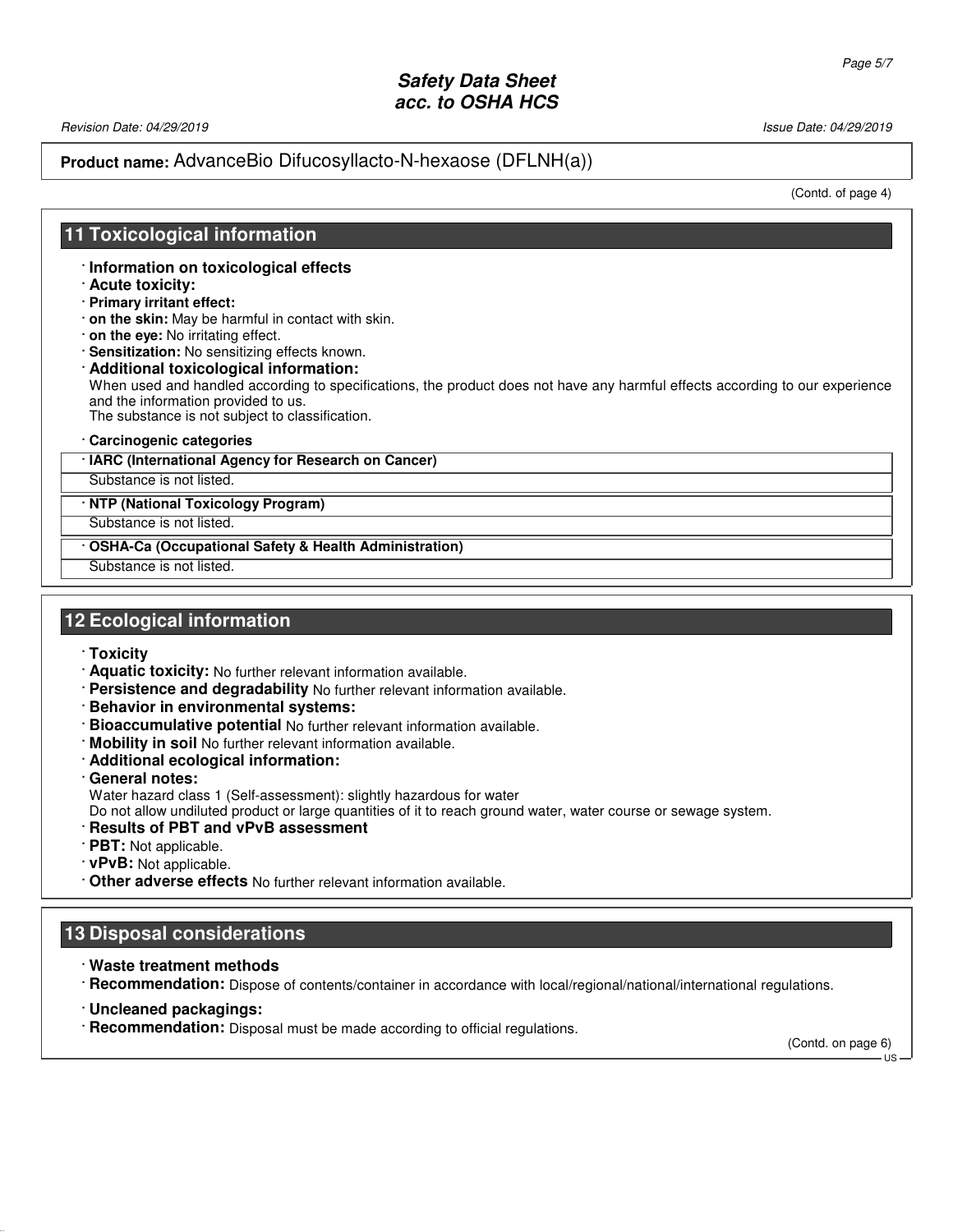Revision Date: 04/29/2019 **Issue Date: 04/29/2019** Issue Date: 04/29/2019

**Product name:** AdvanceBio Difucosyllacto-N-hexaose (DFLNH(a))

(Contd. of page 5)

· **Recommended cleansing agent:** Water, if necessary with cleansing agents.

| <b>14 Transport information</b>                                                   |                 |
|-----------------------------------------------------------------------------------|-----------------|
| · UN-Number<br>· DOT, ADN, IMDG, IATA                                             | not regulated   |
| · UN proper shipping name<br>· DOT, ADN, IMDG, IATA                               | not regulated   |
| · Transport hazard class(es)                                                      |                 |
| · DOT, ADN, IMDG, IATA<br>· Class                                                 | not regulated   |
| · Packing group<br>· DOT, IMDG, IATA                                              | not regulated   |
| · Environmental hazards:                                                          | Not applicable. |
| Special precautions for user                                                      | Not applicable. |
| Transport in bulk according to Annex II of<br><b>MARPOL73/78 and the IBC Code</b> | Not applicable. |
| · UN "Model Regulation":                                                          | not regulated   |

# **15 Regulatory information**

#### · **Safety, health and environmental regulations/legislation specific for the substance or mixture** · **Sara**

| Section 355 (extremely hazardous substances):               |                            |
|-------------------------------------------------------------|----------------------------|
| Substance is not listed.                                    |                            |
| Section 313 (Specific toxic chemical listings):             |                            |
| Substance is not listed.                                    |                            |
| · TSCA (Toxic Substances Control Act):                      |                            |
| Substance is not listed.                                    |                            |
| · TSCA new (21st Century Act): (Substances not listed)      |                            |
| Glycans                                                     |                            |
| · Proposition 65                                            |                            |
| Chemicals known to cause cancer:                            |                            |
| Substance is not listed.                                    |                            |
| Chemicals known to cause reproductive toxicity for females: |                            |
| Substance is not listed.                                    |                            |
| Chemicals known to cause reproductive toxicity for males:   |                            |
| Substance is not listed.                                    |                            |
| Chemicals known to cause developmental toxicity:            |                            |
| Substance is not listed.                                    |                            |
|                                                             | (Contd. on page 7)<br>- US |